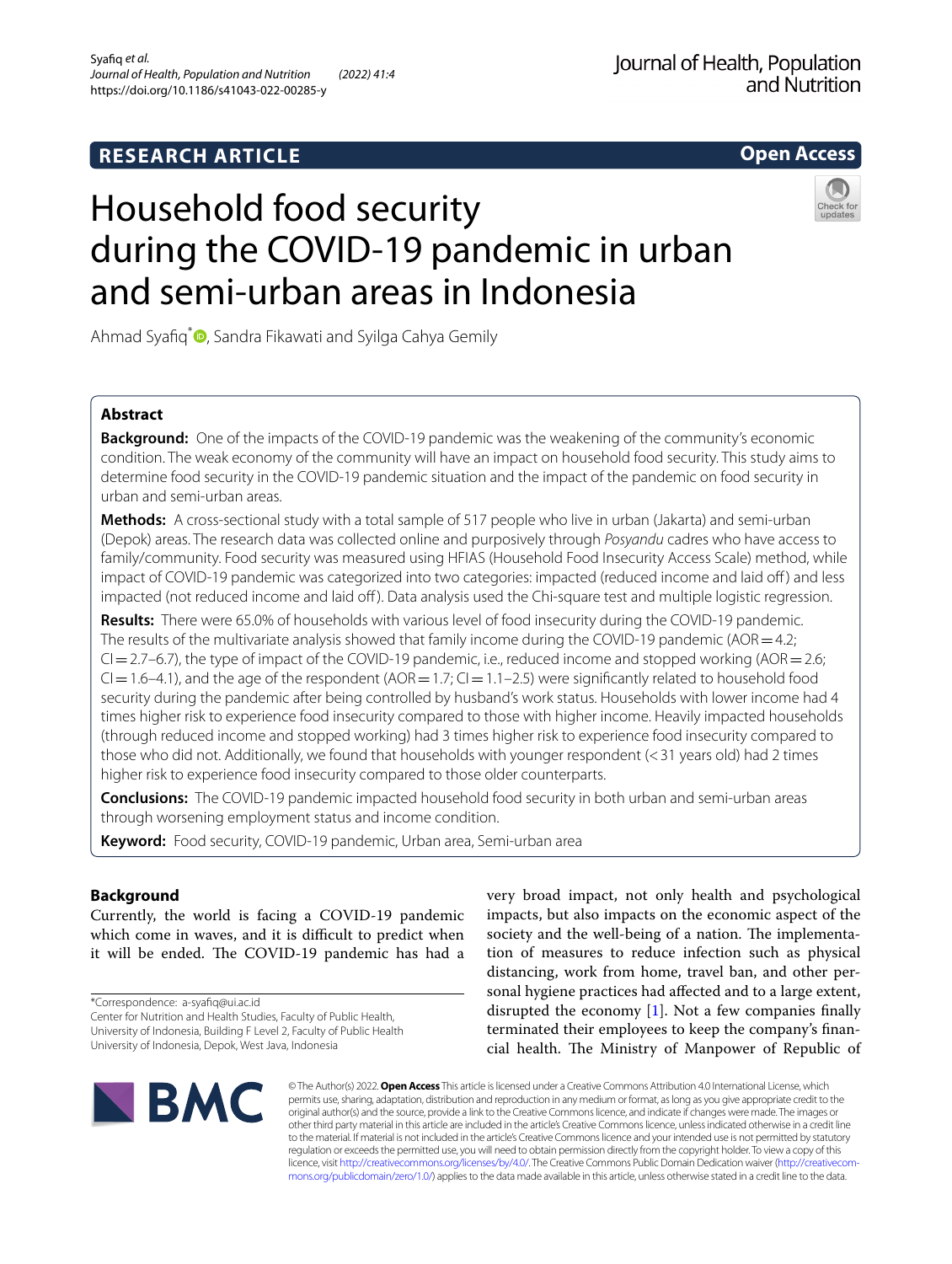Indonesia reported that workforce afected by COVID-19 reached $\pm$ 3.05 million people as of early June 2020, and unemployment was estimated to reach 5.23 million [\[2](#page-6-1)]. Groups who were more at risk of losing their jobs and income are those from poor and vulnerable households (shop workers, waiters, cleaners, etc.) as well as those from the informal sector [\[3](#page-6-2)].

The weakened conditions of economics as a whole would certainly have impacts on purchasing power and consumption, especially in terms of food consumption. This will affect household food security. Studies had shown that low economic condition of family was signifcantly associated with household food insecurity [\[4](#page-6-3)[–6](#page-6-4)]. The condition of low household food security will have an impact on child feeding. Studies also reported that food insecurity was signifcantly associated with child feeding practices [[7](#page-6-5)[–9](#page-6-6)]. Children living in food-secure households were signifcantly more likely to achieve appropriate feeding practices than children in food-insecure households [[7\]](#page-6-5).

Feeding the child should be in accordance with the nutrition recommendation because children simply need adequate nutrition to support growth and development. Nutrient intakes in toddlers, both macronutrient and micronutrient, has a major role in growth, and intake in sufficient quantities can prevent growth faltering in children [\[10](#page-6-7)[–12\]](#page-6-8). If child feeding is not in accordance with the recommendation, it will afect the child's growth and cause nutritional problems such as stunting. Before the pandemic, the number of malnutrition in children under fve in Indonesia was already high. Based on Basic Health Research (*Riskesdas*) data in 2018, the prevalence of stunting was 30.8%, underweight was 17.7%, wasting was 10.2%  $[13]$  $[13]$ . The high prevalence of malnutrition problems in Indonesia might be caused by many factors, one of them is the lack of energy and protein intake as a direct result of improper child feeding.

Pandemic was predicted to escalate malnutrition problems such as stunting, underweight and wasting among under-fve children. In 2021, stunting was predicted to be increased to 32.5%, underweight to 23.0% and wasting to 10.5% [\[14\]](#page-6-10). One major cause of the increasing malnutrition rates due to COVID-19 pandemic was through reduced household income [[15\]](#page-6-11) which negatively afected buying power as well as reduced food availability and reduced household food security level [[16\]](#page-7-0). Lower household food security directly afect food consumption and nutrient intakes of household members at varying degree.

This study aims to determine food security and the impact of the pandemic on food security in urban and semi-urban areas in Indonesia. The Jakarta area represents people from urban areas (urban) with middle to upper socio-economic level and the Depok area represents people in semi-urban areas with a more heterogeneous socio-economic, some were middle to upper and middle to lower.

## **Methods**

This study was quantitative research with a cross-sectional approach. The research was conducted in Jakarta and Depok in October–December 2020. Samples were taken from people who live in Jakarta and Depok in accordance with the inclusion criteria (have family that one of its members consisting of infant, toddlers, pregnant women, lactating mothers, and come from families with middle and low income  $\left($  < minimum salary level Jakarta and Depok)). The selection of a family that has one of them is an infant/toddler/under-fve/pregnant mother/lactating mother because the food security seen is from the vulnerable group in the frst 1000 days whose nutrients must be met. The sample size in this study was obtained using the formula for the two-proportion difference hypothesis test sample, and based on previous research [[17\]](#page-7-1), it was found that the sample size was 500 people, and in this study, the respondents obtained were 517 people. The formula used was as follows  $[18]$  $[18]$ :

$$
n = \frac{\left\{z_{1-\alpha/2}\sqrt{2P(1-P)} + Z_{1-\beta}\sqrt{P_1(1-P_1) + P_2(1-P_2)}\right\}^2}{(P_1 - P_2)^2}
$$

*Note n*: number of sample,  $z_{1-\alpha/2}$ : *Z* score at  $1-\alpha/2$ (90%)=1.64, Z1−β: *Z* score at 80% power=0.84, *P*1: Proportion of food security among low wife's educa-tion=0.556 [[17\]](#page-7-1),  $P_2$ : Proportion of food security among high wife's education =  $0.445$  [[17\]](#page-7-1), *P*:  $(P1 + P2)/2 = 0.501$ .

The dependent variable in this study was food security. Independent variables were the impact of the COVID-19 pandemic, wife's education, husband's education, wife's work status during the pandemic, husband's work status during the pandemic, number of family dependents during the pandemic, family income during the pandemic, family expenses during the pandemic, the number of people working during the pandemic and respondent's age. The impact of the COVID-19 pandemic in this study was categorized into two categories, namely afected (reduced income and stopped working) and less afected (other than reduced income and stopped working). Food security is measured using the HFIAS (Household Food Insecurity Access Scale) method, refecting physical access (food availability at the household level) [\[19](#page-7-3)]. Respondents were given nine questions, each of which had a score of 0–3. In this method, food security was categorized into four levels, namely food security if the total score was 0–1, mild food insecurity if the total score was 2–7, moderate food insecurity if the total score was 8–14, and severe food insecurity if the total score was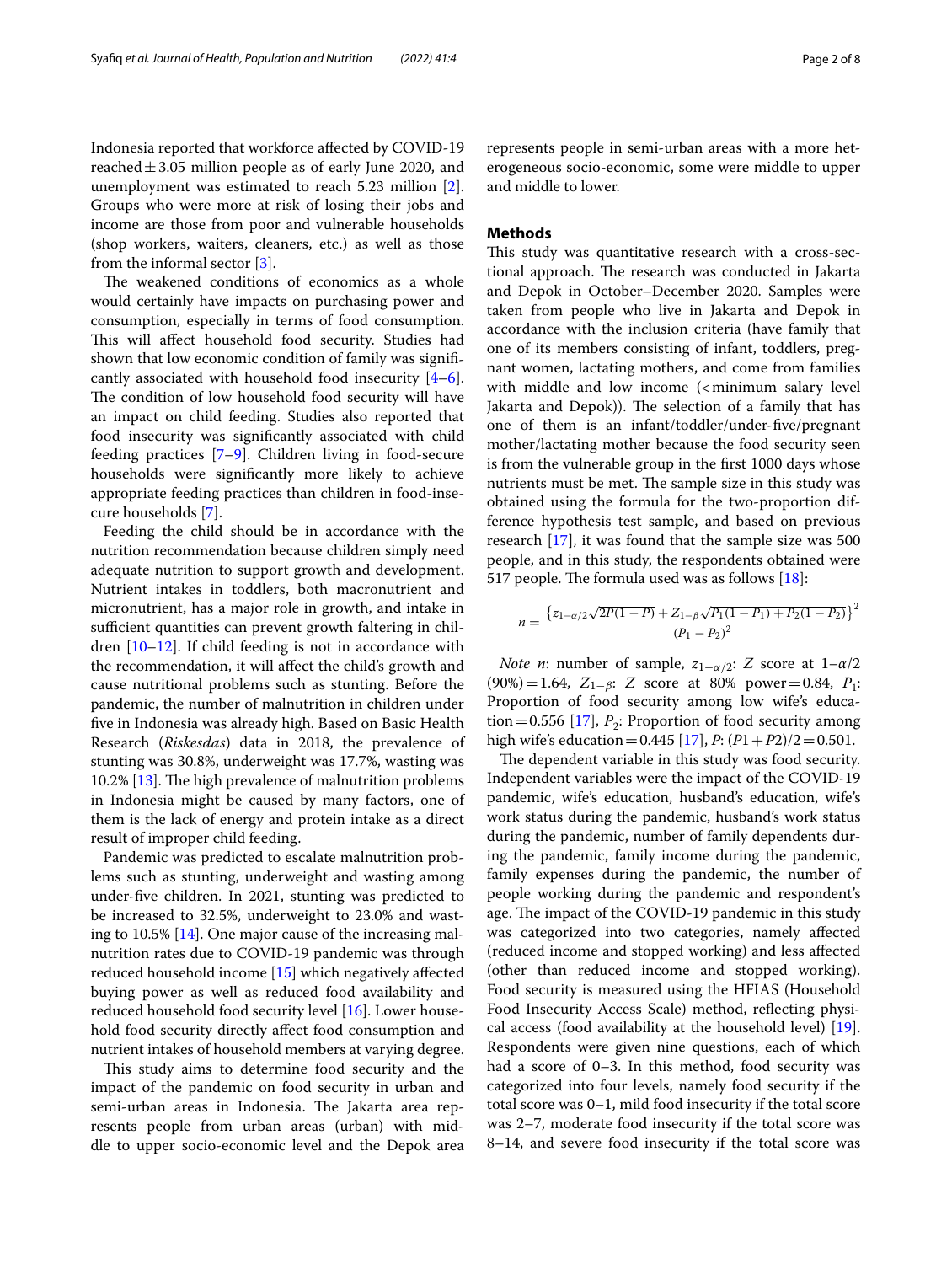15–27 [[20\]](#page-7-4). From that categories, then categorized into 2, namely food security and food insecurity.

Data was collected purposively, namely respondents who live in the Jakarta and Depok areas and meet the research inclusion criteria were asked to fll out online questionnaires. Methods to contact respondent were through advertisement on social media and through list of mothers held by *Posyandu* cadres. Social media used to get contact with potential respondent were Facebook and Instagram. To anticipate fraud, where one respondent might fll out the questionnaire several times, screening was implemented and link to online questionnaire was personally distributed to candidate respondents. However, this step was not so efective because numbers of respondent who fll out the questionnaire were very small and data collection was very slow. Therefore, an additional method of contacting respondents was done through gathering list of mothers from Posyandu cadres. *Posyandu* cadres from Jagakarsa Village, Tanjung Barat Subdistrict in Jakarta and Beji, Beji Subdistrict in Depok were selected purposively based on their willingness to collaborate in conducting research in the pandemic era and their willingness to share link to screening questionnaire to families in their environment. Furthermore, respondents (from the list of *Posyandu* cadres) who had flled out the screening link were checked and if they met the inclusion criteria, a complete questionnaire link was given. This second method gave better results in term of participation and representativeness.

After the data were cleaned (including treatment for missing data, in which there was none), univariate, bivariate, and multivariate analyses were conducted. Chisquare test was used in bivariate analysis. Variables with *p* value less than 0.25 in bivariate analysis were included in the multivariate analysis using multiple logistic regression. Odds ratios with 95% confdence interval were calculated to determine the association between food security and other independent variables. Collinearity and interaction were examined, and no signifcant collinears and interaction were found. Test results were significant when *p* value is  $\leq$  0.05.

#### **Results**

A total of 517 respondents participated in this study. Respondents obtained from advertisement on social media were 167 people (115 in Jakarta and 52 in Depok). Respondents obtained from the list of *Posyandu* cadres were 350 people (143 in Jakarta and 207 in Depok (Table [1](#page-2-0)).

As many as 75.2% of households in study areas experienced the impact of the COVID-19 pandemic. The type of impact occurred in both urban and semi-urban areas were relatively similar. Impact mostly felt was the

<span id="page-2-0"></span>

|  |  | Table 1 Number of respondents by data source and region |  |  |  |
|--|--|---------------------------------------------------------|--|--|--|
|--|--|---------------------------------------------------------|--|--|--|

| Data source     | Region      | <b>Total</b> |             |
|-----------------|-------------|--------------|-------------|
|                 | Jakarta     | Depok        |             |
| Social media    | 115 (44.6%) | 52 (20.1%)   | 167 (32.3%) |
| Posyandu cadres | 143 (55.4%) | 207 (79.9%)  | 350 (67.7%) |
| Total           | 258 (100%)  | 259 (100%)   | 517 (100%)  |

reduction in income (felt by 63.2% respondent in Jakarta and 62.2% in Depok). Other impacts including not being able to leave the house (18.2% in Jakarta and 17.8% in Depok), stopped work (13.6% in Jakarta and 11.6% in Depok), increasing price of household necessities (4.7% in Jakarta and 6.2% in Depok), increasing food prices (felt only in Depok, 2.3%), and lack of public transportation (felt only in Jakarta, 0.4%).

The impact of pandemic started to be felt in both Jakarta and Depok in March 2020 (62.8% and 68.3%, respectively). In terms of food shortages during the pandemic, half of the respondent said they sometimes experienced it  $(50.8\%$  in Jakarta and  $47.1\%$  in Depok). The cause of food shortages was mainly due to reduced family income  $(81.3\%$  in Jakarta and  $81.6\%$  in Depok). The results showed that in total, 15.5% of households were categorized as having severe food insecurity, 28.2% having moderate food insecurity, and 21.3% having mild food insecurity, while 35.0% of respondents could be categorized as having adequate food security (Table [2](#page-3-0)).

The data showed that during pandemic in Jakarta and Depok, almost all families (90%) reduced the variety of food consumption when they experiencing food shortages. In addition, at the family level, an average of 83.9% of respondents also had a condition of not eating their preferred food, 72.0% consuming less food than needed, 68.4% consuming less food in a day, 65.1% consuming food that they do not want to eat, 28.8% did not eat anything in a day, 23.0% had experienced sleep in hunger at night and 12.5% did not eat anything a day and night because there was not enough food (Table [3](#page-4-0)).

Changes in food consumption during the pandemic also occurred in vulnerable groups such as infants, toddlers, under-fve, pregnant women, and lactating mothers in the family. Based on research data, it was known that changes in eating patterns were more common in pregnant women, which was 68.5%. Most of the changes in eating that occurred were in the reduction in the types of food eaten (Table  $4$ ), and one important finding was 46.7% mothers reduced consumption of fruits (Table [5](#page-4-2)).

Multivariate analysis was carried out by including nine independent variables, namely the impact of the COVID-19 pandemic, wife's education, husband's education, wife's work status during the pandemic,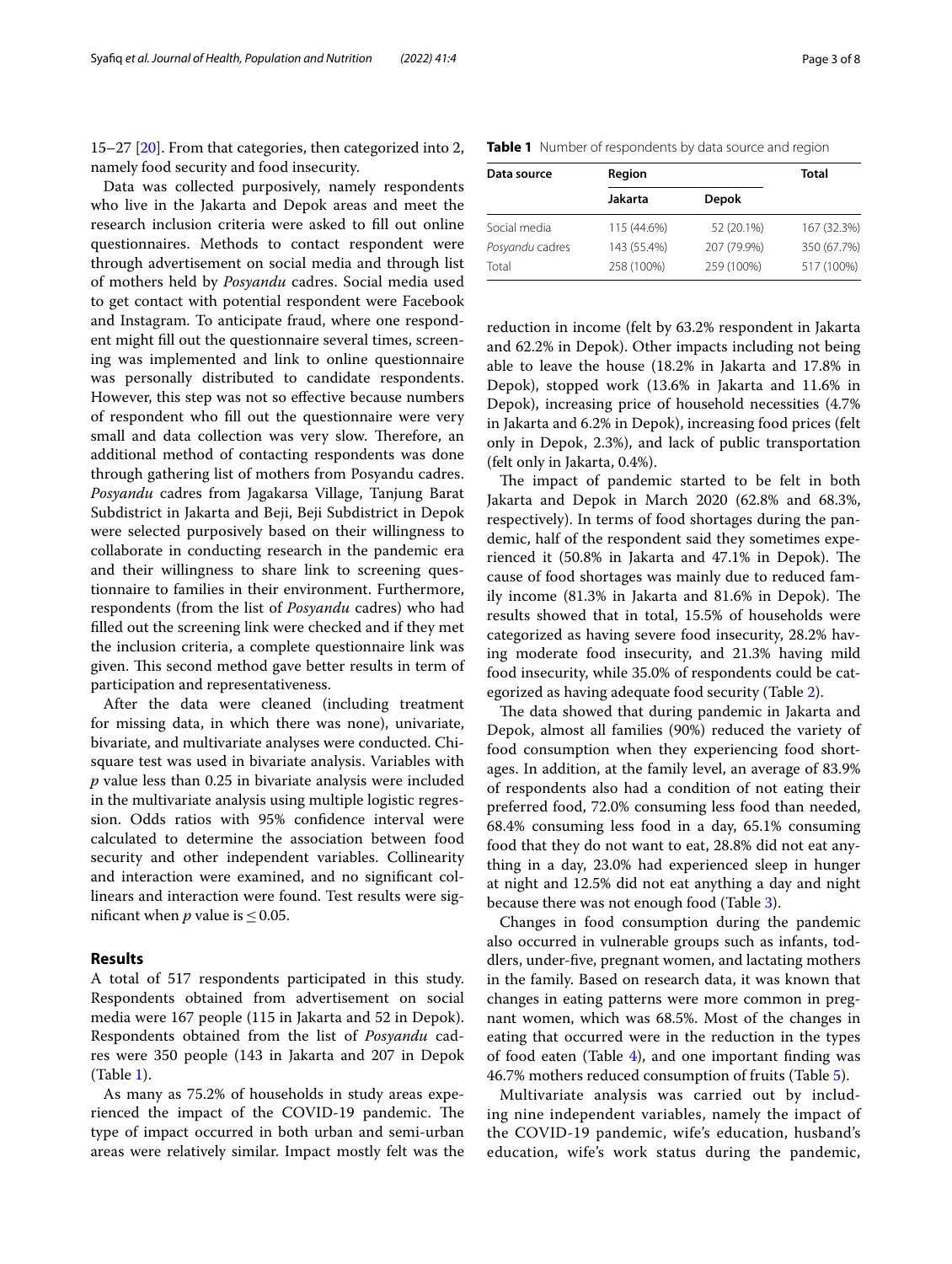<span id="page-3-0"></span>

| Table 2 Situation of the impact of the pandemic and food security during the pandemic |  |  |  |
|---------------------------------------------------------------------------------------|--|--|--|
|---------------------------------------------------------------------------------------|--|--|--|

| Variable                               | Jakarta     | <b>Depok</b> | <b>Total</b> |
|----------------------------------------|-------------|--------------|--------------|
| Impact of the COVID-19 pandemic        |             |              |              |
| Affected                               | 198 (76.7%) | 191 (73.7%)  | 389 (75.2%)  |
| Less affected                          | 60 (23.3%)  | 68 (26.3%)   | 128 (24.8%)  |
| First impact suffered                  |             |              |              |
| Income reduced                         | 163 (63.2%) | 161 (62.2%)  | 324 (62.7%)  |
| Can't leave the house                  | 47 (18.2%)  | 46 (17.8%)   | 93 (18.0%)   |
| Stopped working                        | 35 (13.6%)  | 30 (11.6%)   | 65 (12.6%)   |
| Expensive price                        | 12 (4.7%)   | 16 (6.2%)    | 28 (5.4%)    |
| Expensive food prices                  | $0(0.0\%)$  | 6(2.3%)      | $6(1.2\%)$   |
| Others (lack of public transportation) | $1(0.4\%)$  | $0(0.0\%)$   | $1(0.2\%)$   |
| First impact of the pandemic           |             |              |              |
| <b>March 2020</b>                      | 162 (62.8%) | 177 (68.3%)  | 339 (65.6%)  |
| April 2020                             | 60 (23.3%)  | 53 (20.5%)   | 113 (21.9%)  |
| May 2020                               | $1(0.4\%)$  | $0(0.0\%)$   | $1(0.2\%)$   |
| June 2020                              | $8(3.1\%)$  | $3(1.2\%)$   | $11(2.1\%)$  |
| <b>July 2020</b>                       | $4(1.6\%)$  | 3(1.2%)      | 7 (1.4%)     |
| August 2020                            | $3(1.2\%)$  | $1(0.4\%)$   | $4(0.8\%)$   |
| September 2020                         | $1(0.4\%)$  | $0(0.0\%)$   | $1(0.2\%)$   |
| October 2020                           | 19 (7.4%)   | 22 (8.5%)    | 41 (7.9%)    |
| Food shortages during pandemic         |             |              |              |
| Yes always                             | 28 (10.9%)  | 21 (8.1%)    | 49 (9.5%)    |
| Yes, often                             | 28 (10.9%)  | 31 (12.0%)   | 59 (11.4%)   |
| Yes, sometimes                         | 131 (50.8%) | 122 (47.1%)  | 253 (48.9%)  |
| No                                     | 71 (27.5%)  | 85 (32.8%)   | 156 (30.2%)  |
| Cause of food shortage                 |             |              |              |
| Expensive food price                   | 18 (9.6%)   | 18 (10.3%)   | 36 (10.0%)   |
| Decreased income                       | 152 (81.3%) | 142 (81.6%)  | 294 (81.4%)  |
| Don't have income                      | 16 (8.65)   | 14 (8.0%)    | 30 (8.3%)    |
| Food security during a pandemic        |             |              |              |
| Severe food insecurity                 | 45 (17.4%)  | 35 (13.5%)   | 80 (15.5%)   |
| Moderate food insecurity               | 77 (29.8%)  | 69 (26.6%)   | 146 (28.2%)  |
| Mild food insecurity                   | 54 (20.9%)  | 56 (21.6%)   | 110 (21.3%)  |
| Adequate food security                 | 82 (31.8%)  | 99 (38.2%)   | 181 (35.0%)  |
| Food security during a pandemic        |             |              |              |
| Food insecurity at various level       | 176 (68.2%) | 160 (61.8%)  | 336 (65.0%)  |
| Adequate food security                 | 82 (31.8%)  | 99 (38.2%)   | 181 (35.0%)  |

husband's work status during the pandemic, number of family dependents during the pandemic, family income during the pandemic, family expenses during the pandemic and respondent's age. The results of the analysis showed that variables significantly related to food security were family income during the COVID-19 pandemic  $(AOR = 4.2; CI = 2.7-6.7)$ , the type of impact of the COVID-19 pandemic  $(AOR = 2.6;$  $CI = 1.6-4.1$ , and respondent's age  $(AOR = 1.7;$  $CI = 1.1 - 2.5$ ) after being controlled by husband's work status during the pandemic (Table  $6$ ). Households with lower income have 4 times higher risk to experience food insecurity compared to those with higher income. Heavily impacted households (through reduced income and laid off) have 3 times higher risk to experience food insecurity compared to those who did not. Additionally, we found that households with younger respondent (< 31 years old) have 2 times higher risk to experience food insecurity compared to those older respondents.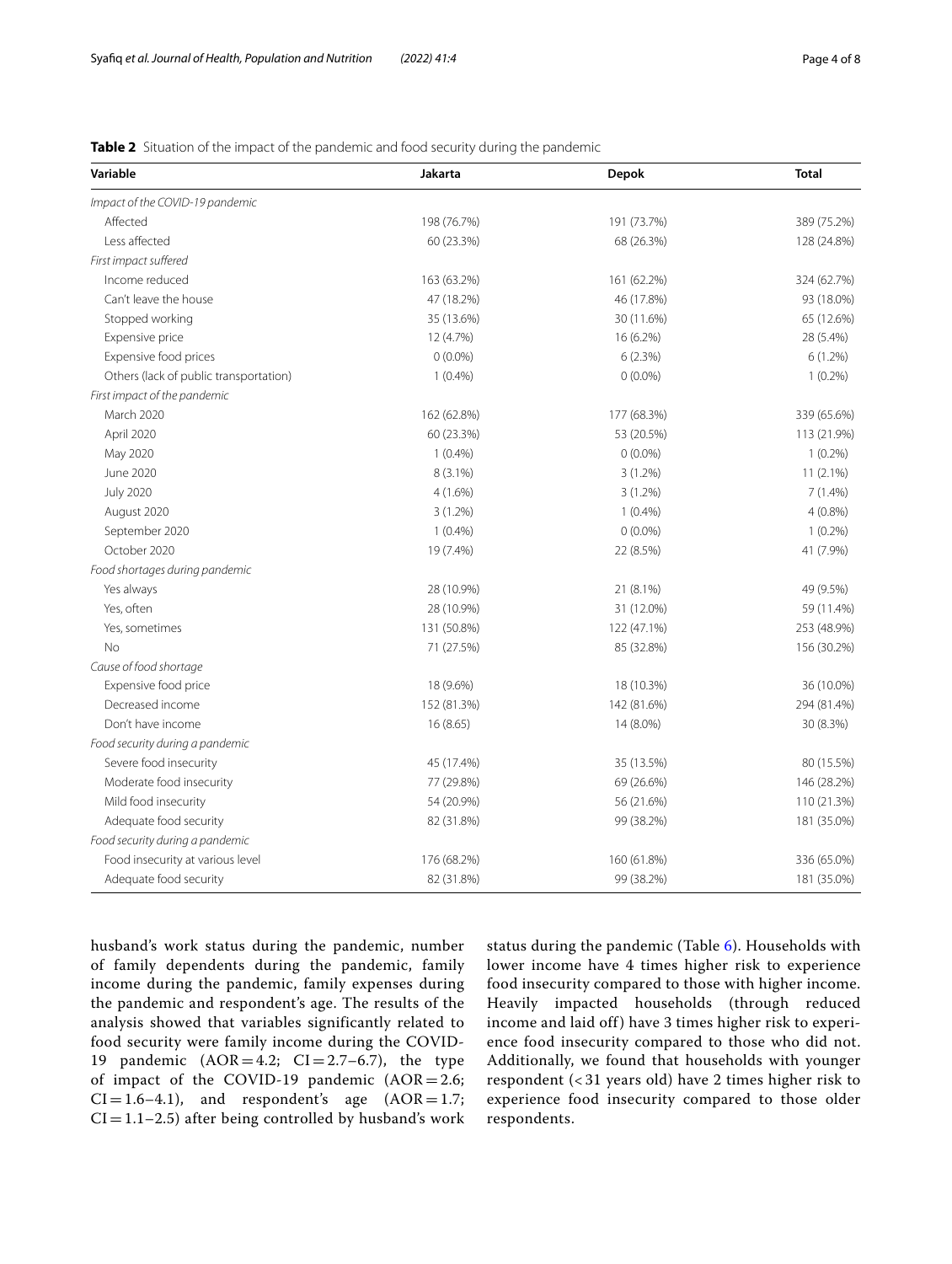<span id="page-4-0"></span>**Table 3** Food consumption conditions in households experiencing food shortage during a pandemic

| Variable                                                               | Jakarta                                                    | <b>Depok</b>                                                                 | <b>Total</b> |  |  |
|------------------------------------------------------------------------|------------------------------------------------------------|------------------------------------------------------------------------------|--------------|--|--|
|                                                                        | Not eating favorite foods due to lack of resources         |                                                                              |              |  |  |
| Yes                                                                    | 157 (84.0%)                                                | 146 (83.9%)                                                                  | 303 (83.9%)  |  |  |
| <b>No</b>                                                              | 30 (16.0%)                                                 | 28 (16.1%)                                                                   | 58 (16.1%)   |  |  |
|                                                                        | Eating less varied food due to lack of resources           |                                                                              |              |  |  |
| Yes                                                                    | 168 (89.8%)                                                | 325 (90.2%)                                                                  | 325 (90.0%)  |  |  |
| No                                                                     | 19 (10.2%)                                                 | 17 (9.8%)                                                                    | 36 (10.0%)   |  |  |
| food                                                                   |                                                            | Eating food that you don't want to eat due to lack of resources to get other |              |  |  |
| Yes                                                                    | 126 (67.4%)                                                | 109 (62.6%)                                                                  | 235 (65.1%)  |  |  |
| <b>No</b>                                                              | 61 (32.6%)                                                 | 65 (37.4%)                                                                   | 126 (34.9%)  |  |  |
|                                                                        |                                                            | Eating less food than needed because there is not enough food                |              |  |  |
| Yes                                                                    | 133 (71.1%)                                                | 127 (73.0%)                                                                  | 260 (72.0%)  |  |  |
| <b>No</b>                                                              | 54 (28.9%)                                                 | 47 (27.0%)                                                                   | 101 (28.0%)  |  |  |
|                                                                        | Eating less food in a day because there is not enough food |                                                                              |              |  |  |
| Yes                                                                    | 129 (69.0%)                                                | 118 (67.8%)                                                                  | 247 (68.4%)  |  |  |
| <b>No</b>                                                              | 58 (31.0%)                                                 | 56 (32.2%)                                                                   | 114 (31.6%)  |  |  |
|                                                                        | lack of resources to obtain food                           | Not consuming anything as a result of food unavailability at home due to     |              |  |  |
| Yes                                                                    | 58 (31.0%)                                                 | 46 (26.4%)                                                                   | 104 (28.8%)  |  |  |
| No                                                                     | 129 (69.0%)                                                | 128 (73.6%)                                                                  | 257 (71.2%)  |  |  |
| Sleeping in hungry condition at night because there is not enough food |                                                            |                                                                              |              |  |  |
| Yes                                                                    | 46 (24.6%)                                                 | 37 (21.3%)                                                                   | 83 (23.0%)   |  |  |
| No                                                                     | 141 (75.4%)                                                | 137 (78.7%)                                                                  | 278 (77.0%)  |  |  |
|                                                                        |                                                            | Do not eat anything day and night because there is not enough food           |              |  |  |
| Yes                                                                    | 28 (15.0%)                                                 | 17 (9.8%)                                                                    | 45 (12.5%)   |  |  |
| No                                                                     | 159 (85.0%)                                                | 157 (90.2%)                                                                  | 316 (87.5%)  |  |  |

### **Discussion**

Results of this study indicate that there was no signifcant diference in the impact of the pandemic on the community's economy between urban and semi-urban areas. In both urban and semi-urban areas, the impact of the COVID-19 pandemic most felt (felt by 62.7% respondents) was reduction in income. Similar thing was also reported by a study conducted in Vietnam which stated

| Food groups         | Frequency<br>(percentage) |  |  |
|---------------------|---------------------------|--|--|
| Staple food         | $3(10.0\%)$               |  |  |
| Protein source food | 7(23.3%)                  |  |  |
| <b>Fruits</b>       | 14 (46.7%)                |  |  |
| Dairy               | $6(20.0\%)$               |  |  |

<span id="page-4-2"></span>**Table 5** Food groups with reduced consumption reported by

# <span id="page-4-3"></span>**Table 6** Multivariate final model

pregnant women

| Variable                          | P value | OR (95% CI)      |
|-----------------------------------|---------|------------------|
| Impact of the COVID-19 pandemic   | < 0.001 | $2.6(1.6-4.1)$   |
| Family income during the pandemic | < 0.001 | $4.2(2.7-6.7)$   |
| Respondent age                    | 0.011   | $1.7(1.1 - 2.5)$ |
| Husband's work status             | 0171    | $1.8(0.8-4.1)$   |

that the majority of respondents (66.9%) had a decrease in household income due to COVID-19 [[15\]](#page-6-11). A study on American society conducted by the Pew Research Center [[21\]](#page-7-5) also reports that 60% of respondents had lower incomes than before the COVID-19 pandemic due to job losses, reduced worked hours, or pay cuts.

Regarding food security, this study showed that only 35% of respondents had adequate food security, the remaining 65.0% of respondents had various level of food insecurity during the COVID-19 pandemic. Food insecurity during the COVID-19 pandemic also occurred in various countries in the world with the relatively similar prevalence. In Bangladesh, there was an increase in the number of families experiencing food insecurity during the COVID-19 pandemic lockdown by 51.7% [[22\]](#page-7-6). Adams et al. [\[23](#page-7-7)] in California also reported that there was an increase in food insecurity conditions during the COVID-19 pandemic. A study conducted in the USA showed that out of 3219 respondents, 32.3%

<span id="page-4-1"></span>**Table 4** Changes in the diet of vulnerable groups in households during the pandemic

| <b>Infant</b>                              | <b>Toddler</b> | Under-five  | <b>Pregnant women</b> | Lactating mother |
|--------------------------------------------|----------------|-------------|-----------------------|------------------|
|                                            |                |             |                       |                  |
| 18 (16.2%)                                 | 51 (44.0%)     | 138 (43.0%) | 50 (68.5%)            | 87 (46.3%)       |
| 93 (83.8%)                                 | 65 (56.0%)     | 183 (57.0%) | 23 (31.5%)            | 101 (53.7%)      |
|                                            |                |             |                       |                  |
| $9(50.0\%)$                                | 35 (68.8%)     | 88 (63.8%)  | 30 (60.0%)            | 54 (62.1%)       |
| 7 (38.9%)                                  | 10 (19.6%)     | 30 (21.7%)  | $9(18.0\%)$           | 23 (26.4%)       |
| $(5.6\%)$                                  | 4 (7.8%)       | 18 (13.0%)  | 11 (22.0%)            | $9(10.3\%)$      |
| $(5.6\%)$                                  | $2(3.9\%)$     | $2(1.4\%)$  | $0(0.0\%)$            | $1(1.1\%)$       |
| Others (unable to buy nutritious food, eat |                |             |                       |                  |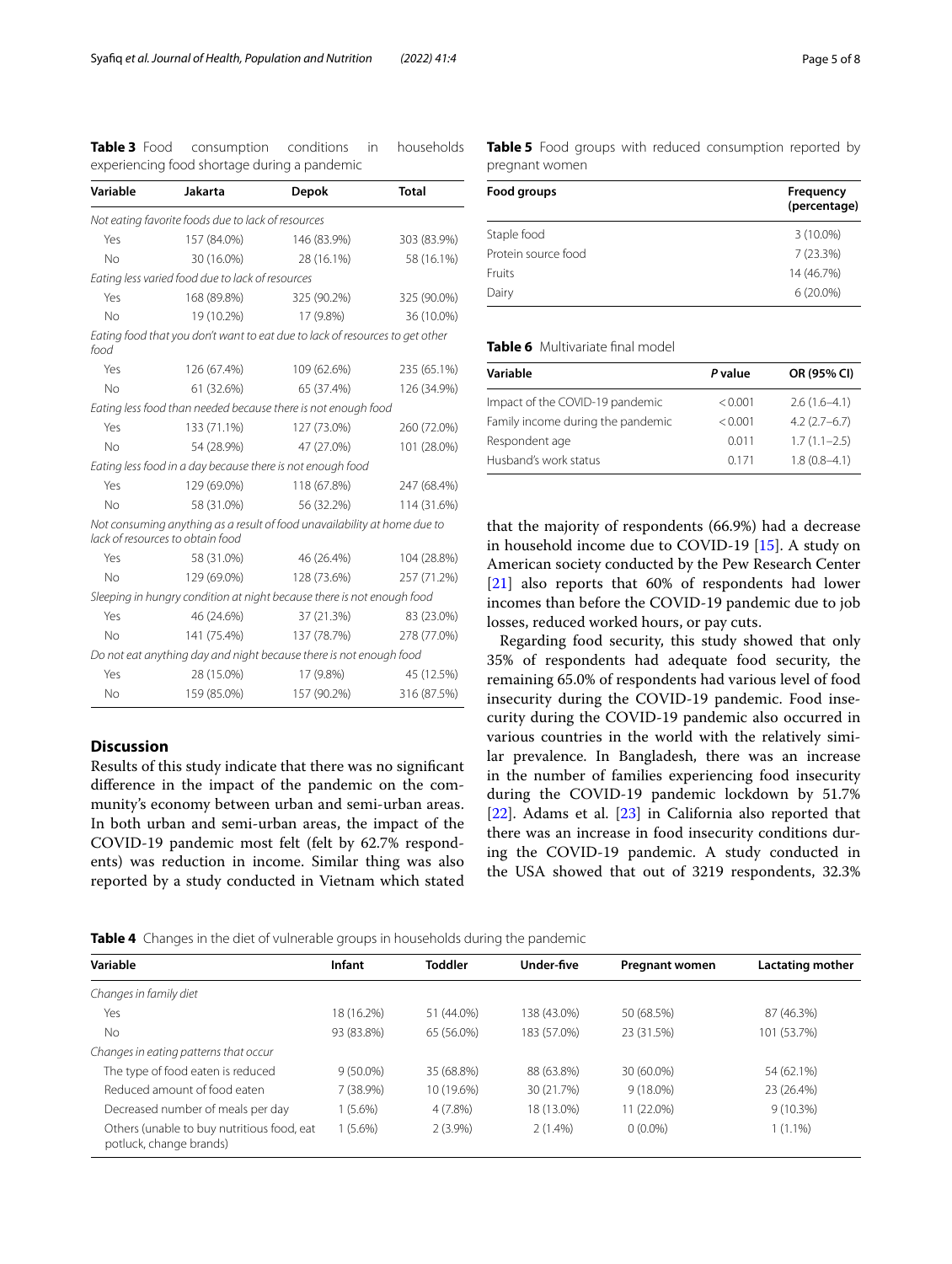of households had very low food security and 67.7% of households had low food security since COVID-19 [\[24](#page-7-8)].

Food shortages during the pandemic afected household food consumption. In this study, households that had food shortages tend to consume less varied foods. In addition, there were those who eat less food and some even do not eat any food in a day. Changes in household food consumption during the pandemic also occurred in Uganda and Kenya. Research conducted by Kansiime [[16\]](#page-7-0) indicated that during a pandemic COVID-19, a reduction in the frequency of consumption of a variety of food groups and mainly occurs in low-income families. Jafri et al. [[25\]](#page-7-9) also reported that during the COVID-19 pandemic there was less access to food so respondents tended to reduce the size and amount of food.

Changes in food consumption among vulnerable groups such as infants, toddlers, under-fve, pregnant women, and lactating mothers also occurred in this study. It is of important note that pregnant women were the respondent who mostly experienced changes in food consumption during the pandemic in this study, they mostly reduced variety of food eaten. This reduction in variety of food among pregnant women was worrying because it will afect the adequacy of nutrient intakes such as protein, fat, iron, calcium, and other micronutrients that could afect the growth and development of fetus [\[26\]](#page-7-10). In this study, reduction in fruit consumption was the most common. This might reduce the intakes of folic acid, vitamin C and magnesium, all are micronutrients deemed as important for pregnant mothers [[27\]](#page-7-11). Vitamin C would also infuence absorption of iron and thus very important to overcome anemia, problem commonly sufered by pregnant women [[26](#page-7-10), [28](#page-7-12)]. Studies showed that fruit consumption also afect infant's birth weight and increasing fruit consumption would reduce low birth weight risk [\[27](#page-7-11), [29,](#page-7-13) [30](#page-7-14)].

Research conducted by Jafri et al. [\[25\]](#page-7-9) reported that vulnerable groups such as children, pregnant women and the elderly were struggling to obtain adequate food during the COVID-19 pandemic, and one way to cope with this was by reducing the amount of food eaten. Changes in food consumption in vulnerable groups during the pandemic in this study pose high risk of the escalation of malnutrition problems, such as stunting  $[31]$  $[31]$ . On the other hand, parents were also at risk of experiencing malnutrition and decreased immunity which would in turn, increase the morbidity and mortality, especially among older parents [\[32\]](#page-7-16).

This study reveals that family income during pandemic had a signifcant relationship with household food security. Households with low income (below the Jakarta/Depok minimum salary level) were 4 times more likely to experience food insecurity than households with higher income. Study in Bangladesh show that income loss was positively correlated with household food insecurity [\[33](#page-7-17)]. Family income directly afected family's purchasing power [[34](#page-7-18)] and low family income tended to lead a less varied food [[35](#page-7-19), [36](#page-7-20)].

The type of impact of pandemic, in this case reduced income and stopped working, also had a signifcant relationship with food security. This finding is in line with research conducted by Kundu et al. [\[37](#page-7-21)] which showed that employment and income are potential predictors of low food security scores. Unicef [[38\]](#page-7-22) also emphasized that job losses and reduced income hindered access to food.

Another variable that had signifcant relationship with household food security was the age of the respondents. In this study, respondents aged < 31 years had a 2 times higher risk of experiencing food insecurity compared to their older counterpart. Similar results were also reported by Elsahoryi et al. [\[39\]](#page-7-23) in Jordan, age was associated with food insecurity status, with younger respondents (18–30 years old) were 1.8 times more likely to experience severe food insecurity. Research by Abdullah et al. [[40\]](#page-7-24) in Malaysia, however, showed diferent result, where households with older household's heads were more food insecure than households with younger household's heads. Age is associated with the economic condition of the family, namely the age of older respondents tends to have a more established economy when compared to younger ages [[40\]](#page-7-24).

Husband's work status during the pandemic in this study became the control variable in the relationship between the independent variables and food security. The husband's work afected the amount of income received by the family which then afected the household's food security. Charvadeh et al. [[41\]](#page-7-25) reported that during the COVID-19 outbreak, the household head's work status was directly related to food security. Research in Bangladesh also showed that husband's employment status was signifcantly related to food security [\[37](#page-7-21)].

Results of this study could be applicable to other areas with similar setting, i.e., urban or semi-urban with typical socio-economic status of developing countries. It might be diferent, though, with rural areas where food network among families were more dense and stronger. There are some limitations of this study. First, this study was conducted online with its inherent flaw regarding possibility of distorted response which might be diferent to face-to-face interview. However, we expect the bias was non-diferential due to similar environmental and socio-biographic characteristics of the respondents. Second, details of food consumption could not be captured perfectly since we could not use conventional food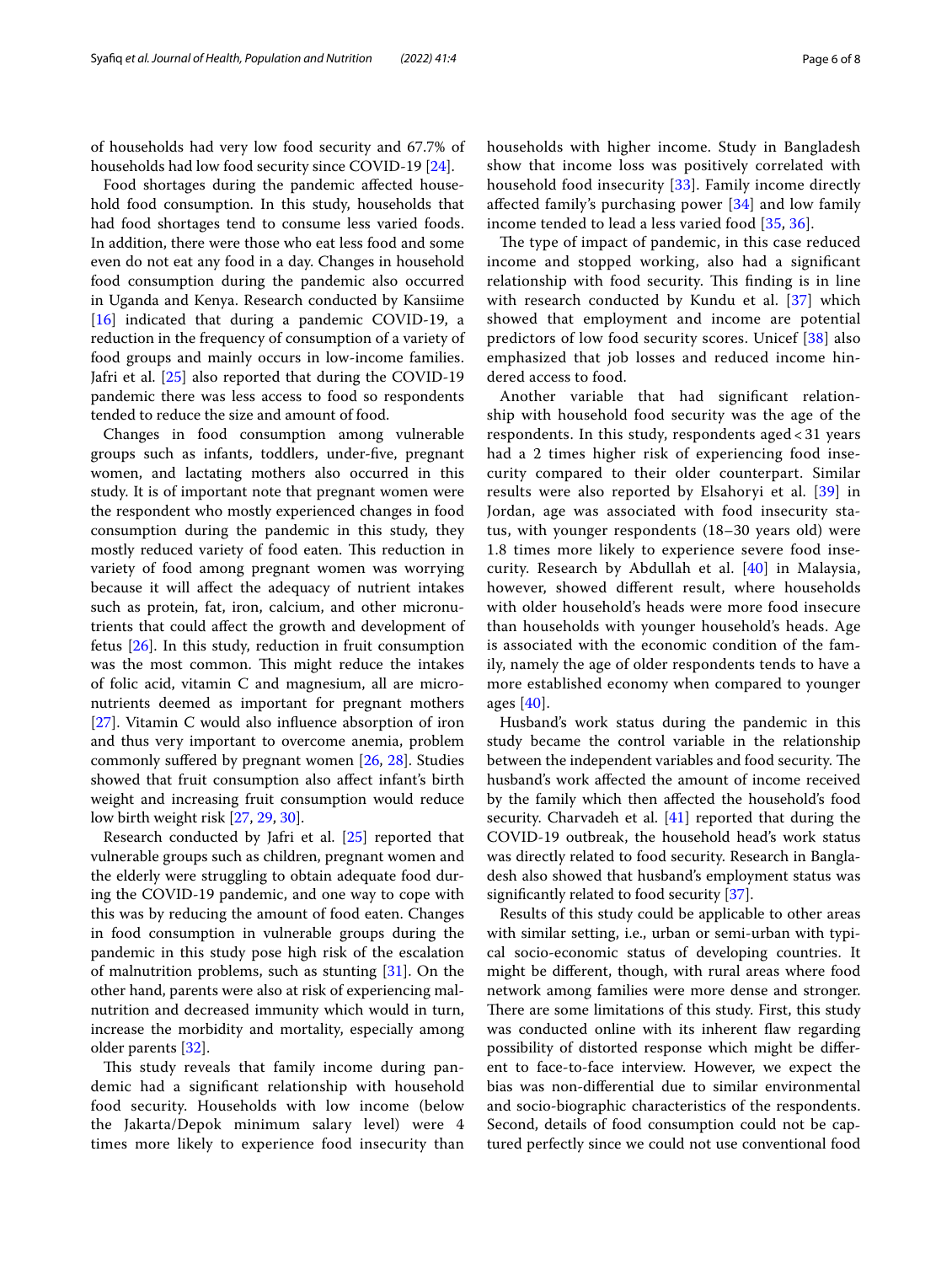consumption instruments such as Food Frequency Questionnaire (FFQ) considering the burden of online survey.

## **Conclusion**

The COVID-19 pandemic had an impact on decreasing the level of household food security through negative impacts on people's work and income in both urban and semi-urban areas. In this study, the variables that were signifcantly related to food security were family income during the COVID-19 pandemic  $(AOR=4.2;$  $95\%CI = 2.7$ –6.7), the type of impact of the COVID-19 pandemic, i.e., reduced income and stopped working  $(AOR = 2.6; 95\%CI = 1.6-4.1)$ , and respondent's age  $(AOR = 1.7; 95\% CI = 1.1 - 2.5)$  after being controlled by husband's work status during the pandemic.

#### **Recommendation**

It is suggested to conduct more research by adding variables related to nutritional status especially for those vulnerables such as under-fve children and pregnant women. There are challenges to develop a culturally sensitive instrument to measure food consumption via online survey. Government should provide more food security related content in information, education and communication on pandemic targeted to the communities. Especially related to coping strategies as not to sacrifce nutritional needs of vulnerable groups, e.g., pregnant women. Moreover, special attention should be paid to assist social aids including food aids to consider vulnerable groups in the family.

#### **Acknowledgements**

The authors thank to the Directorate of Research and Community Service at the University of Indonesia and the Directorate General of Strengthening Research and Development of the Ministry of Research, Technology and Higher Education of the Republic of Indonesia for supporting the study. Special thank you also to the management and cadres of Jagakarsa Village, Tanjung Barat Subdistrict, Jakarta and Beji Village, Beji Subdistrict, Depok for the fruitful cooperation in the implementation of the data collection process.

#### **Authors' contributions**

AS conducted data analysis and interpretation, reviewed and revised the manuscript; SF concepted and designed the study, prepared draft of manuscript; SCG collected, analyzed and added new related references for manuscript. All authors read and approved the fnal manuscript.

#### **Funding**

Agreement on Funding for Research and Community Service University of Indonesia NKB-2791/UN2.RST/HKP.05.00/2020 Fiscal Year 2020.

#### **Availability of data and materials**

The datasets during and/or analyzed during the current study available from the corresponding author on reasonable request.

#### **Ethics approval and consent to participate**

This research has received ethical approval from the Committee for Research Ethics and Community Service, Faculty of Public Health, University of Indonesia (Reference Number 582/UN2.F10. D11/PPM.00.02/2020).

#### **Consent for publication**

Not applicable.

**Competing interest**

No confict of interest.

Received: 12 July 2021 Accepted: 10 February 2022 Published online: 21 February 2022

#### **References**

- <span id="page-6-0"></span>1. ILO-Jakarta. In the face of a pandemic: ensuring safety and health in the workplace. 2020. [https://www.ilo.org/wcmsp5/groups/public/---asia/-](https://www.ilo.org/wcmsp5/groups/public/---asia/---ro-bangkok/---ilo-jakarta/documents/publication/wcms_742959.pdf) [--ro-bangkok/---ilo-jakarta/documents/publication/wcms\\_742959.pdf](https://www.ilo.org/wcmsp5/groups/public/---asia/---ro-bangkok/---ilo-jakarta/documents/publication/wcms_742959.pdf). Accessed 18 June 2020.
- <span id="page-6-1"></span>CNBC Indonesia. 3 months corona, 3 million people got laid off and sent home*.* 2020. [https://www.cnbcindonesia.com/news/20200603193109-4-](https://www.cnbcindonesia.com/news/20200603193109-4-162890/3-bulan-corona-3-juta-orang-kena-phk-dirumahkan) [162890/3-bulan-corona-3-juta-orang-kena-phk-dirumahkan.](https://www.cnbcindonesia.com/news/20200603193109-4-162890/3-bulan-corona-3-juta-orang-kena-phk-dirumahkan) Accessed 18 June 2020.
- <span id="page-6-2"></span>3. Ministry of Finance RI. Steps to strengthen social protection and economic stimulus in facing the impact of COVID 19*.* 2020. [https://www.](https://www.kemenkeu.go.id/media/14790/materi-konferensi-pers-1-april-2020.pdf) [kemenkeu.go.id/media/14790/materi-konferensi-pers-1-april-2020.pdf](https://www.kemenkeu.go.id/media/14790/materi-konferensi-pers-1-april-2020.pdf). Accessed 8 June 2020.
- <span id="page-6-3"></span>4. Almeida JA, Santos AS, Nascimento MADO, Oliveira JVC, Da Silva DG, Mendes-Netto RS. Factors associated with food insecurity risk and nutrition in rural settlements of families. Sci Electron Libr Online. 2017;22:479–88.
- 5. Alie S, Sulaiman N, Nor FM, Mesbah SF. Demographic factors, food security, health-related quality of life and body weight status of adolescents in rural area in Mentakab, Pahang, Malaysia. Malays J Nutr. 2019;25:297–307.
- <span id="page-6-4"></span>6. Ukegbu P, Nwofa B, Ndudiri U, Uwakwe N, Uwaegbute A. Food insecurity and associated factors among university students. Food Nutr Bull. 2019;40:271–81.
- <span id="page-6-5"></span>7. MacHaria TN, Ochola S, Mutua MK, Kimani-Murage EW. Association between household food security and infant feeding practices in urban informal settlements in Nairobi, Kenya. J Dev Orig Health Dis. 2018;9:20–9.
- Owais A, Kleinbaum DG, Suchdev PS, Faruque ASG, Das SK, Schwartz B, Stein AD. Household food security and infant feeding practices in rural Bangladesh. Public Health Nutr. 2016;19:1875–81.
- <span id="page-6-6"></span>Ali NB, Tahsina T, Emdadul Hoque DM, Hasan MM, Iqbal A, Huda TM, Arifeen SE. Association of food security and other socioeconomic factors with dietary diversity and nutritional statuses of children aged 6–59 months in rural Bangladesh. PLoS ONE. 2019;14:1–18.
- <span id="page-6-7"></span>10. Elshazly RMSM, Haridy LAE. Catch up and control of malnutrition in stunted children under the age of 5 years by using recent recipe of nutrition. EC Nutr. 2018;3:193–9.
- 11. Mzumara B, Bwembya P, Halwiindi H, Mugode R, Banda J. Factors associated with stunting among children below fve years of age in Zambia: evidence from the 2014 Zambia demographic and health survey. BMC Nutr. 2018;4:1–8.
- <span id="page-6-8"></span>12. Nasreddine LM, Kassis AN, Ayoub JJ, Naja FA, Hwalla NC. Nutritional status and dietary intakes of children amid the nutrition transition: the case of the Eastern Mediterranean Region. Nutr Res. 2018;57:12–27.
- <span id="page-6-9"></span>13. Ministry of Health RI. Main Results of Riskesdas 2018. Jakarta: Ministry of Health RI; 2018.
- <span id="page-6-10"></span>14. Atmarita. Prediction of the prevalence of wasting & stunting 2020–2021 due to the COVID-19 pandemic. Webinar series SDGs Center UNHAS. 7 November 2020.
- <span id="page-6-11"></span>15. Tran BX, Nguyen HT, Le HT, Latkin CA, Pham HQ, Vu LG, Le XTT, Nguyen TT, Pham QT, Ta NTK, Nguyen QT, Ho CSH, Ho RCM. Impact of COVID-19 on economic well-being and quality of life of the Vietnamese during the national social distancing. Front Psychol. 2020;11:1–9.